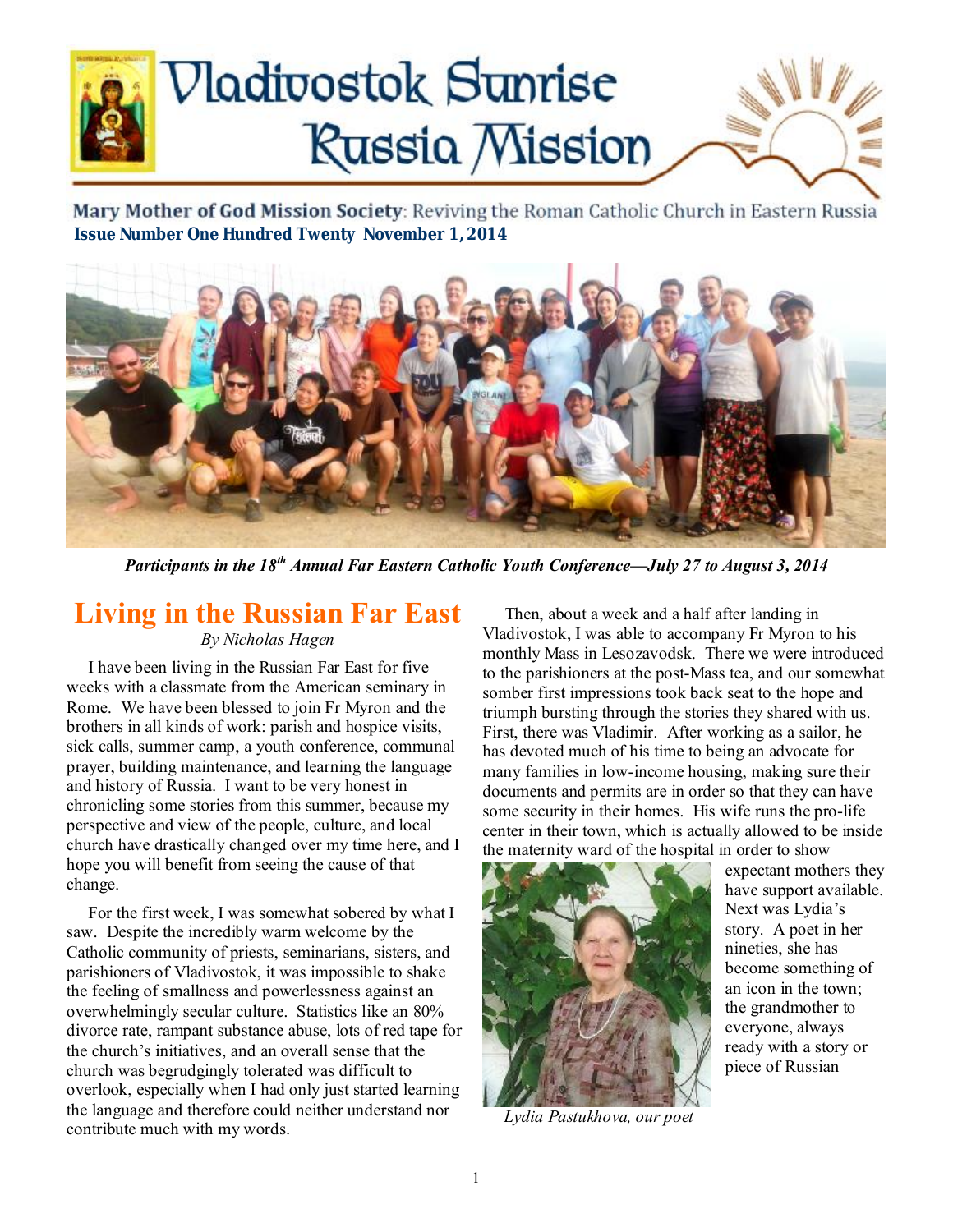culture to be revived. Little could you tell that she had watched her entire immediate family starve to death under her eyes growing up in a severe famine. Incredibly, she has used this to turn outwards in generosity, giving joy wherever she is able. We also heard the story of the five Vladivostok martyrs—from the very parish we were living—who were shot for praying the rosary in the terrible years of the early twentieth century. What an excitement to see the strength of these parishioners: They had seen the Gospel tried, tested, and proven worthy of trust.



*FOCUS visited the mass gravesite which contains tons of bones of those killed during the Terror.* 

*Author Nicholas Hagen (r) with Peter Ascik and Fr Stephen Hansen of Coronation Parish in Kansas City. The locomotive is in Vladivostok, made in Philadelphia.* 



 These stories changed everything. The smallness of the Catholic numbers was no longer an occasion to lose

hope. The little things began to take on huge significance. Far from "hanging on," the church and the faith are steeled, grounded, tried-and-tested realities that give incredible hope. I began to see with new clarity how even one converted Christian makes Christ present to an enormous set of people. This was the reality that God saw, and in God's eyes there is always hope.



*Volunteers working at the Hospice with the dying.* 

*Vladivostok parishioners at Sunday tea after Sunday Mass* 



 My friend Peter and I saw two examples of this hope in the children's summer camp and the Far Eastern Catholic Youth Conference. The Lesozavodsk parish opens its doors for one week every year to about fifty local children and twenty college-aged American FOCUS missionaries come to play, pray, sing, swim, eat, learn, and share life together. No matter what their circumstances at home or school, God is alive in these kids and can protect and love them more than any human being, and that is a cause for hope!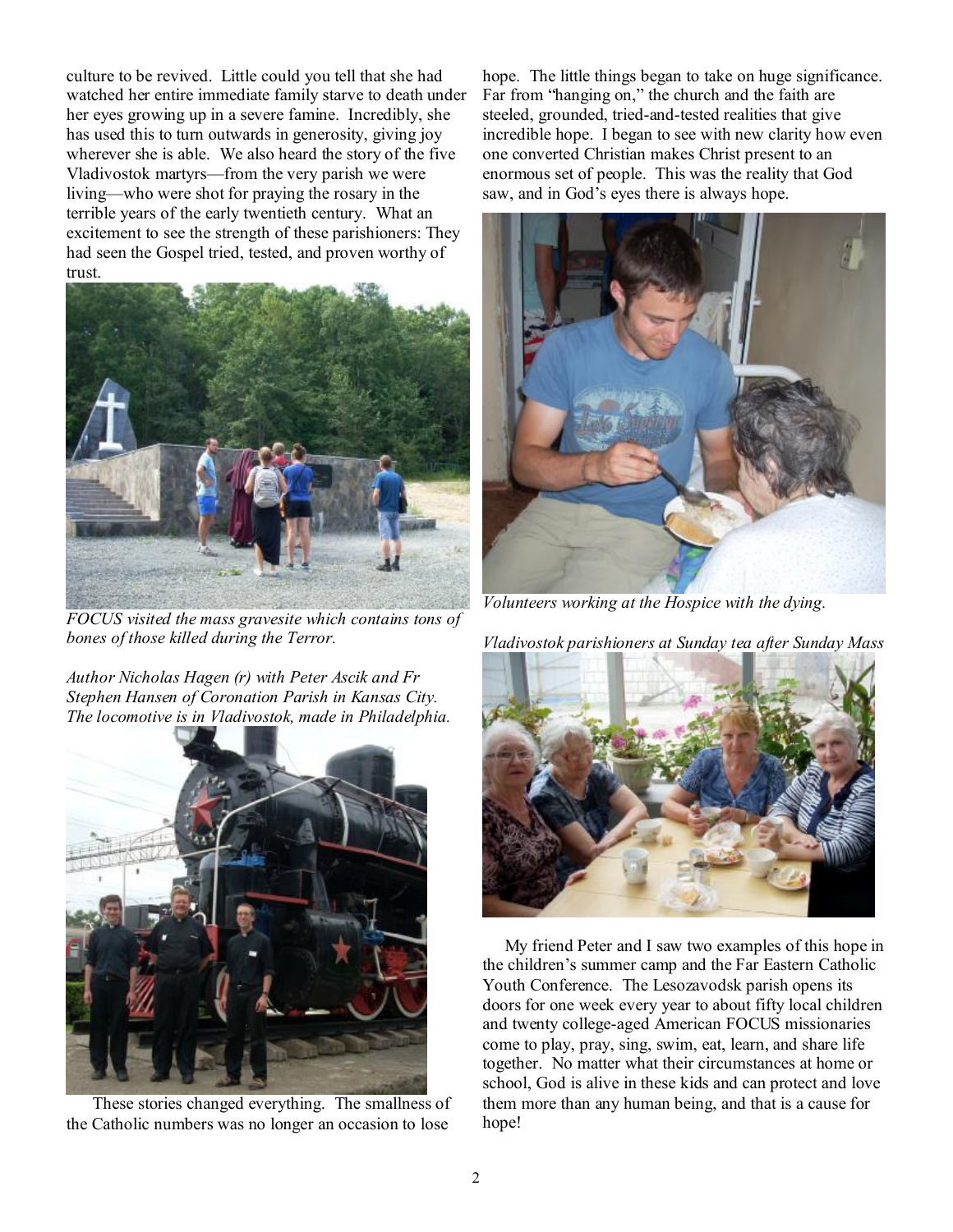

*Time for discussion and reflection at the Conference Sharing meal preparation is fun, too—Brothers Luis and Filipus with Nicholas and Sister Esther, SPC from Seoul.* 



The Far Eastern Catholic Youth Conference, which we also attended with the FOCUS team, likewise exuded nothing but hope, as we saw many young Russians determined to take a stand to love like Christ: selflessly and generously, even in the face of an atmosphere of selfgratification and denial of responsibility that touches America and Russia alike. The young adults here are becoming their country's leaven by grappling with what it means to love, and they are ready to engage every tool available: prayer, psychology, history, leadership, service, and most importantly, the sacraments.

 The Russian novelist Dostoevsky, in his famous "The Brothers Karamazov," envisions a dialogue between a mysterious "Grand Inquisitor" and Jesus. The Inquisitor accuses the Lord of having denied in the wilderness the three ways in which he could have successfully



*Lessons from Sr Juliana Gostkovska, SSpS, with Sr Stella Whittier, C.J.D., interpreting, about family life*

commanded our love and attention: providing food, miracles, and authority over us. Why did Jesus refuse? Because of his seemingly irrational fixation that our gift of love be utterly free. The Inquisitor objects that man has never shown himself capable of using this freedom well; his freedom always leads him to misery! And Jesus says nothing; he just stays on the way of the cross. This scene has been paradigmatic of the special gift or insight offered by the Church in Russia: My American mentality can lead me to evaluate the success of the Church in terms of programs, initiatives, the strength of her public voice, her societal respectability, or her ability to command the obedience of her members. But are these Jesus' primary terms of success? Or did he spend his life giving real individuals a radical freedom to love, to live the Good, and to know the Truth? And once that becomes our criteria of success, we can see why Christ's Church has *triumphed* in Russia: He is there, in the Sacraments and in the lives of those baptized into Him.



*During the Conference, the weather was just great. It was fun to picnic.* 

 In closing, I will not pretend that everything is just peachy in Russia. Anger and violence, aggravated by alcoholism and drugs, abounds especially in impoverished cities, and many kids are scarred deeply. The church is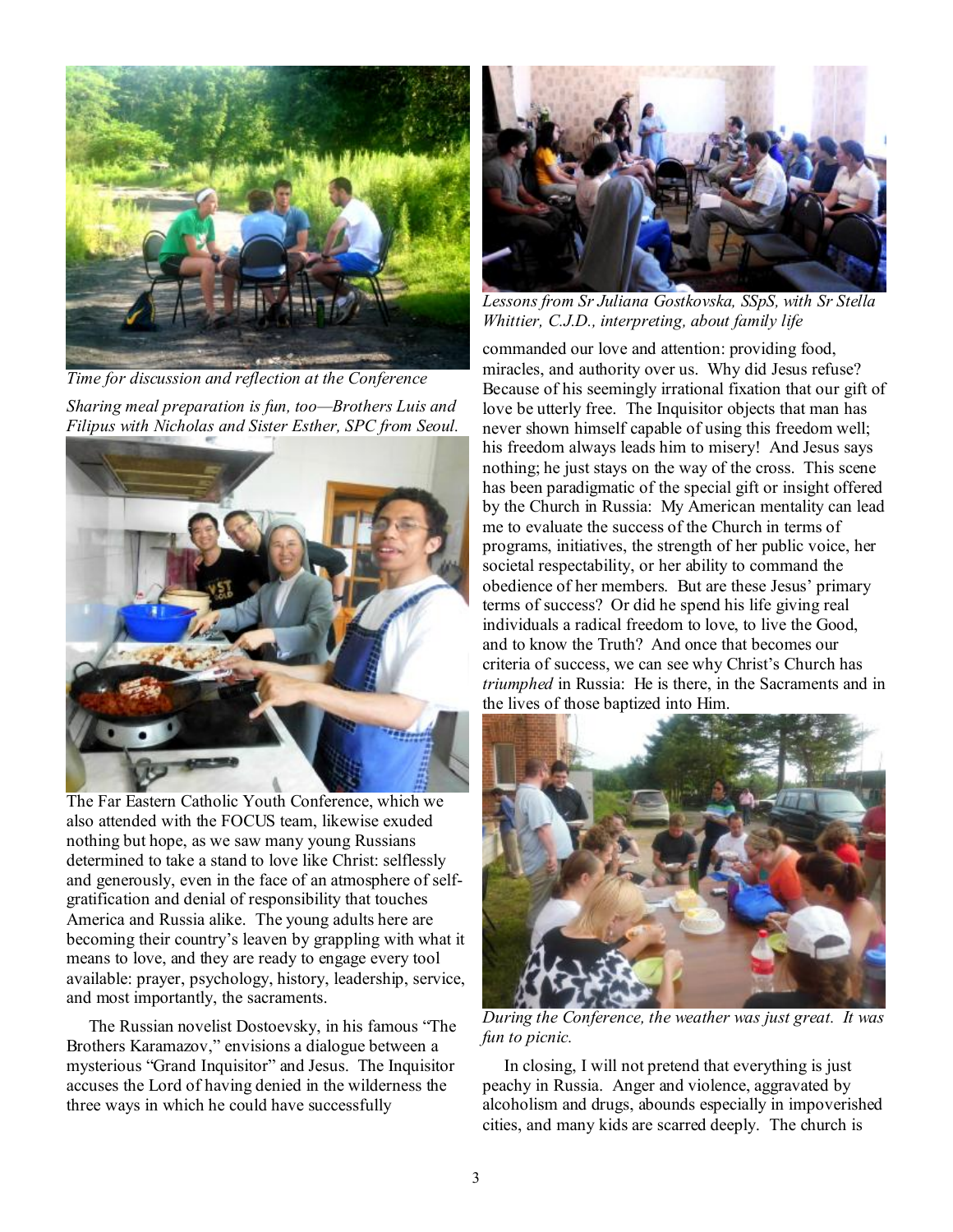often mocked and derided. Fr Myron has had many absurd accusations and threats leveled at him with no other intention but hampering his efforts. And yet these things make the triumph of Christ all the more apparent in the men and women fighting the good fight. Why would we consider cultural disdain a discouragement when it was that very persecution that was the very mark of hope and cause of rejoicing for the apostles? During this brief time in Russia, I have been challenged and blessed, before making any judgments about the Russian people, to learn their history and context, and see with God's eyes their dignity, infinite value, freedom and greatness, their dedication and hard work for their families and communities, and the hope that always remains. This hope is the mindset and mission of the local church here in Russia, and it is the only possible way they could continue their mission of being love –one person at a time—to a world so desperately craving it.

# **News Notes**

#### *by V Rev Myron Effing, C.J.D*

• Brother Harben Forte, C.J.D. has been working on a **website for the Philippines** as a project for his novitiate. It's his first webpage design. Have a look! <http://canonsofjesusthelord.wix.com/filipino-cjd>

• Recently a Catholic lady from Romanovka came to get two of her children baptized. Her oldest child was already baptized in Romanovka. As we were talking, it turned out that the children were temporarily living at **Parus Nadezhdi** (like a halfway house for kids) while mom was arranging a move to Vladivostok. The oldest, Gleb, joyfully announced that he already knew our seminarians, because he had played soccer with them last fall at Parus Nadezhdi!

● "It was the greatest camp ever!" said Sr Faustina when she and FOCUS volunteers returned to Vladivostok from **Lesozavodsk**. The 13 students from FOCUS and two seminarians from America came to help us with the children's retreat in Lesozavodsk and with the **18th Annual Catholic Youth Conference**. This year the Conference was held on Russian Island. It was a great money saver to have it here, as places for camps and meetings are getting more and more expensive. Our facilities on Russian Island are not yet in good shape (Frankly, they are in terrible shape!) but the students who attend the Conference adjusted well—Russians, Americans, Indonesians, Filipinos, Vietnamese, and Poles. The theme this year was "God's Family" where we talked about the Church's teaching about family life, and about the Church as a family. The main speaker was Sr Juliana Gostkovska, SSpS from Irkutsk, Siberia. Thanks are due too to Dr Pavel Savchenkov who organized and ran the

Conference. Thank you to **Renovabis** of the German Bishops' Conference for their financial support for the Conference for this year and many years already!

• One of the projects of the Far Eastern Catholic Youth Conference was to encourage the youths to engage in charitable activities in their home towns. For training, FOCUS and the other participants visited the **Hospice** in Vladivostok and the **Hospital #3** orphanage, and worked with the patients.



*Conference members playing the harp and singing in one of the wards at the Hospice* 

*Orphans' shoes and outdoorwear waiting for their owners to come out and play with the Conference crew* 



*(News Notes continued on page 6.)*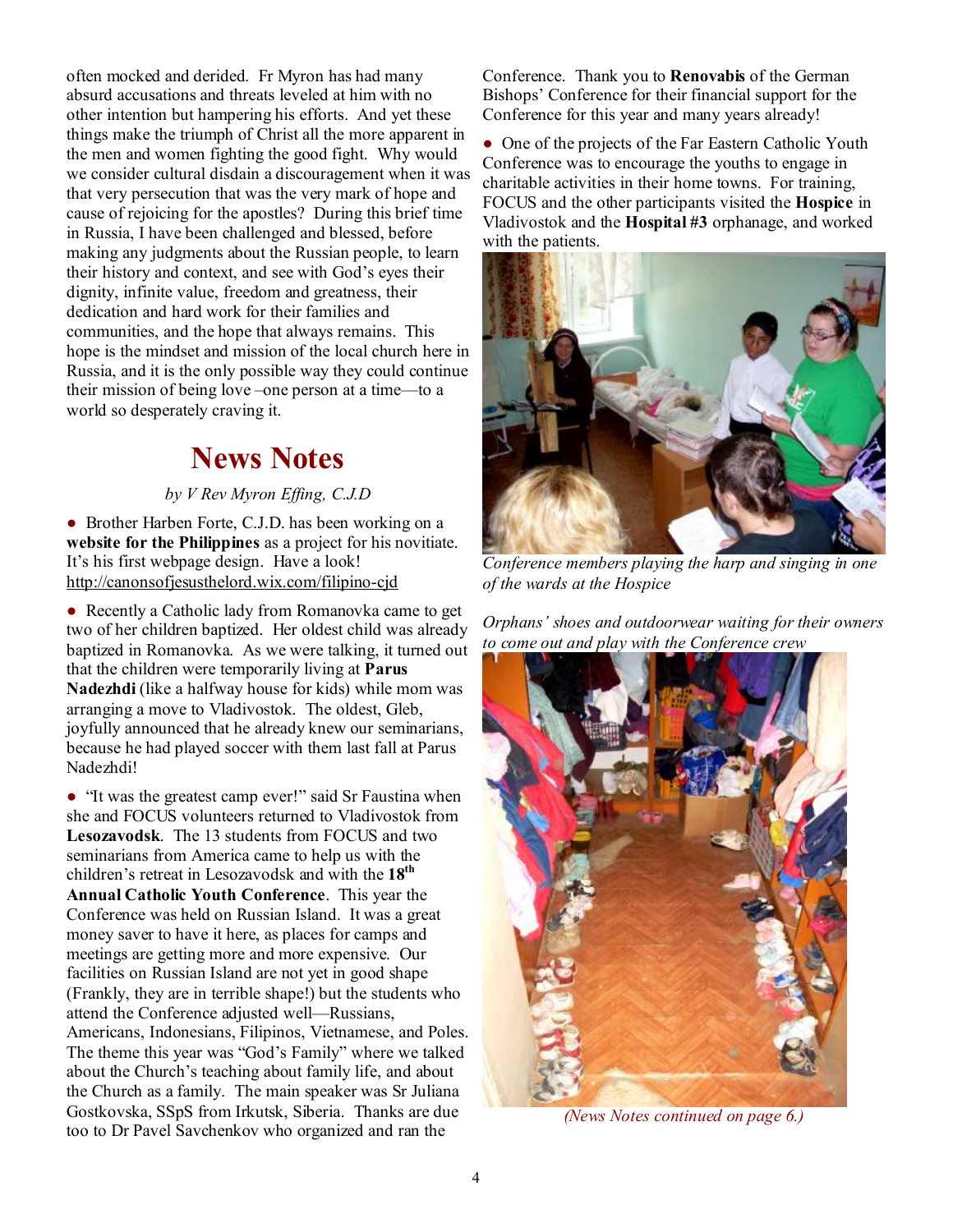### **Where there is love…***by Brother Patrick Napal, C.J.D.*

To be a Missionary is emptying one's self. Many people think that missionary work has to be great work, or in another country, or just preaching the Word of God.

I was so blessed to be a part of the outreach program organized by the Redemptorists last May 19-28, 2014 in Leyte, Philippines, that was hit so badly by last year's typhoon Hyan. The group was composed of many men and women from different religious orders, and even from other denominations, and including Muslims who volunteered to help in repacking the seeds that we were distributing to the people of the area. The group was called Pilgrim Ground Zero. The Idea was that we are pilgrims to this ground where the victims were living, and just like the pilgrims, we didn't know what to expect. So we were asked to just prepare ourselves to journey into the unknown.



#### *Brother Patrick with the local kids*

To be with the victim survivors of the typhoon was a very rich experience. It's one of those experiences that is hard to explain. When I was asked by a local fellow what was special in our outreach program, Isimply said, "It was the ordinariness of the program that made it special" and the person said, "Yes, it was 6 months after the typhoon, yet you are the first group to be with us, to literally live with us, and for us it is something great."

The mission immersion was centered on two things, 1. to help the victims recover from the painful past that they have been through, 2. to promote organic farming. Some religious had expertise in that area, so they gave input while the team brought with them materials for organic farming, which, at the end, was given to the community for their farming program.

For four days in the area of Immersion, I was in the kitchen almost always with a postulant of the Missionaries of the Assumption, in charge of cooking for 14 of us Immersionist Missionaries, and the people from the area that was more or less 40-50 children and at least 30 adults. It was a really big number to feed.

What was touching in the entire immersion experience was to be able to share the ordinary life of these people, living the life these people were living, to be literally one with them. It was for them a "very extraordinary" happening. They could not believe that we "church people" would actually come to live with them. For most, it was their first time to have a religious sleeping in their house. The religious actually came to visit them. Instead of the hosts providing the needs of the guests, it was the guests who provided the needs of the hosts.

We were housed in different families. I was fortunately housed in a family with no electricity, no water, and no toilet room. I had to go to the neighbor's house to use the room, and I took a bath in the river early in the morning at 5am while no one was there yet, or at 5pm when the water buffalos have already gone—They are usually in the river from 9am to 3pm.

To be a Missionary is not only to go to other countries, or to preach the Word of God literally, but to be a missionary is to empty oneself for the love of God and his people, to do everything and anything for the service of God's people in love. All the pilgrims that made this journey broke the boundaries of their comfort zones--it's all out of love.

Readers, you too can be missionaries in your own world. Just look around you; be sensitive of those people who are near you, in your own house, in your school, in your office; try to look around you, and you might be surprised to know that there are lonely people that need your love and understanding. It is just one step away from you, or just a reach of the hand, or maybe just your seatmate in school, or officemate, or maybe it could be your mother, your father, or maybe your children. Try to spend quality time with them in love, because where there is love, there is God.



 *Powdering water buf alo manure for fertilizer*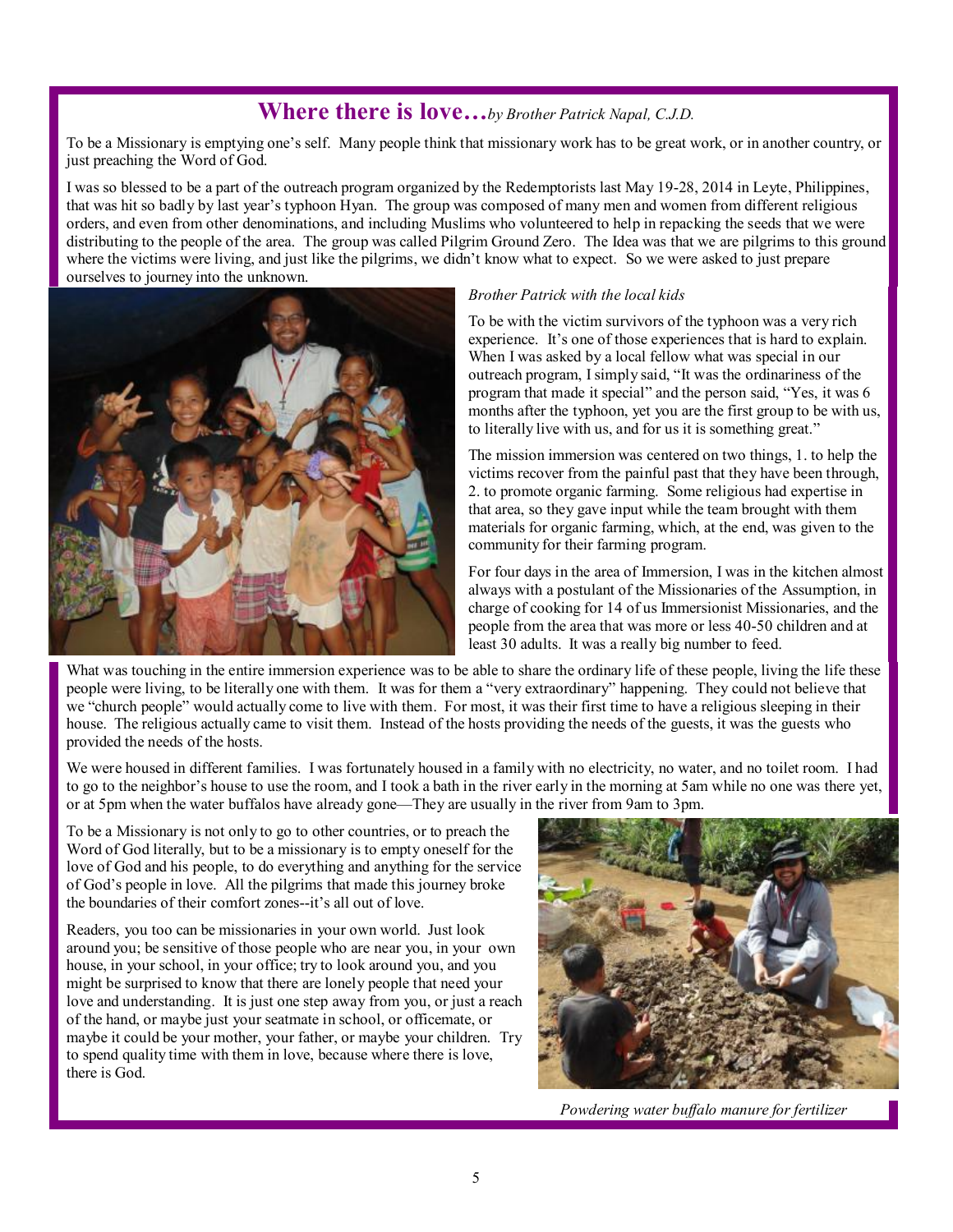(News Notes continued from page 4)



• Fr Sebastian says, "After two and half months of waiting, I managed to get one of the important documents from our city municipality office that is free use of the land for the construction of the **Our Lady of the Pacific Catholic Church in Nakhodka**. That means we need not pay any rent for the use of land for five years. It also means that we have to finish construction of the church within this prescribed period. Now I can start working with the architect and start working on the structural plan for the church. Meantime I have to conclude contract with the city regarding use of the land, get permission from electricity department, water department and department of city heating system and so on--there is a long list of permissions. Once all these permissions are collected, then only I will get the permission from the city authorities, to start construction of the church. Still a long way to go but things are moving in the right direction."

# **Major Projects for Major Donors:**

Some projects we would like to find funding for:

1. A permanent house for our seminarian community in Surabaya, Indonesia.

2. A permanent house for our seminarian community in the Philippines.

3. Repair of the building on Russian Island for the convent of our Sisters in Jesus the Lord who are working at the Far Eastern Federal University here in Vladivostok, Russia.

4. Financial support for the education of our 20 seminarians.

5. 66 electric hospital beds and other furniture for the hospice for the dying here in Vladivostok and for the hospital in Lesozavodsk.

6. Financial subsidy for our six Crises Pregnancy Centers here in Primorsky State in Russia.

7. Funding to purchase space for our proposed Assisted Living Center for the elderly in Lesozavodsk, Russia.



*The steel structure to be built inside the steeples to hold the bells* 

● We were so happy to complete the construction of the steeples on our church, and to at last **install the bells**. The problem was that no one here had ever installed such huge bells before, so we didn't know how it was done. We did the best we could. Then we started to have trouble with the bells. We invited Roster Wu, a bell expert from Indonesia

to come give us advice. He said that the bells were really great bells, but they were improperly hung. We have to rehang them. First we have to build a proper support structure inside the steeples which keep the bell vibrations away from the brickwork. Then the bells have to be hoisted into place, and then the ringing apparatus has to be installed. Our Russian parishioners have collected \$3000 so far for this project, which is 10% of the total cost. Anybody want to help?

● We remember a long-time member of our board, Fr Benedict Groeschel, CFR. He died on October 3, 2014. The Cardinal Newman Society says the following about him: "When I last saw Father Groeschel, he was doubled over with back pain, having slept most of his life on a hard floor with empathy for the very poor. His were



decades of insightful preaching. His last years have been spent with his Franciscan Friars and Sisters of the Renewal, who showed him the very same love and compassion that he gave equally to the poor and the sinful. May Father Groeschel rest from all his suffering in the loving arms of his Father in Heaven! Eternal rest grant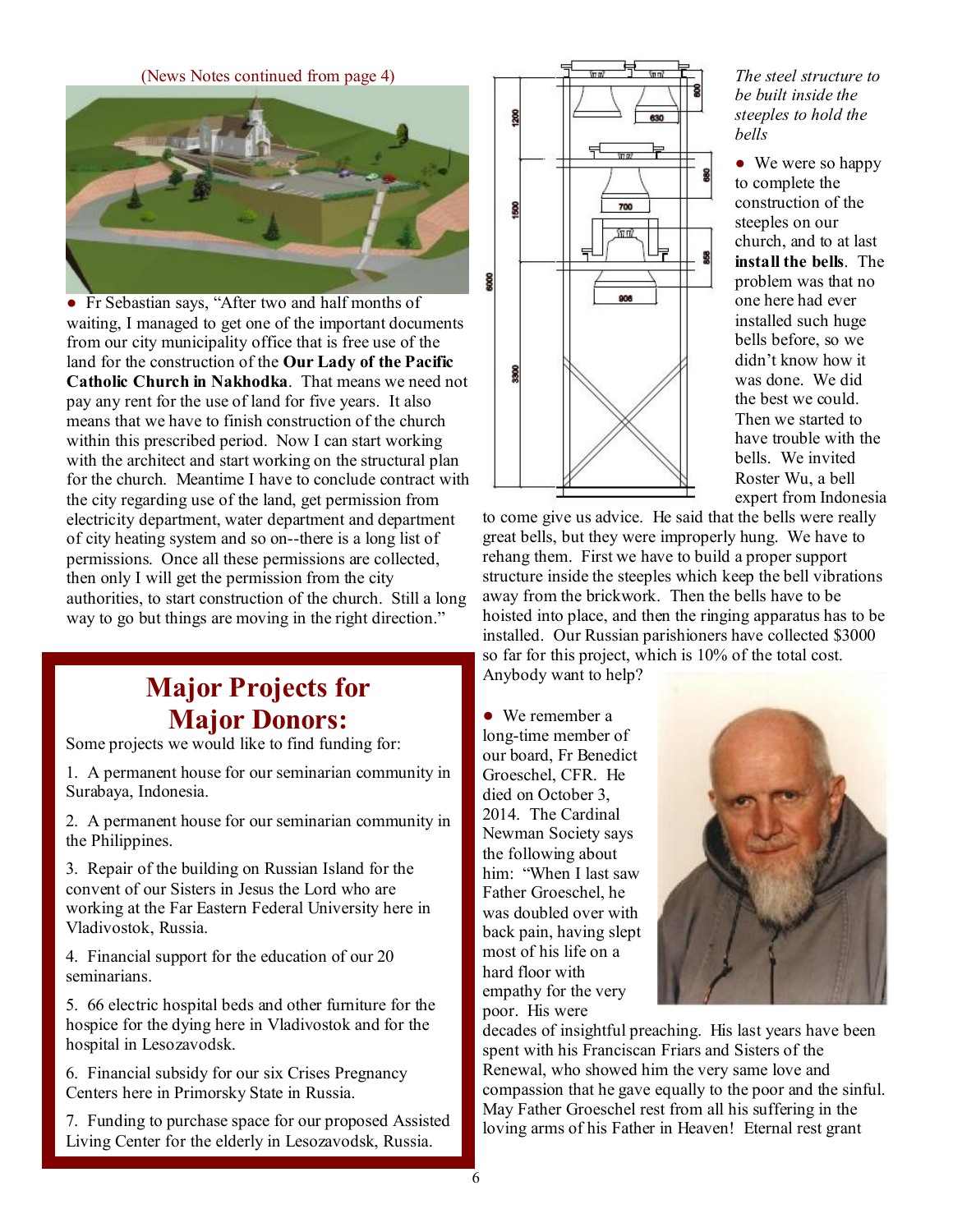unto him, O Lord; and let perpetual light shine upon him. May he rest in peace. Amen." I met Fr Groeschel 25 years ago during a retreat in California, and he has been on our Board and helpful and generous to us ever since.

## **Opportunities**

♥ Give an eternal gift to celebrate the birth of Jesus. **Mass requests** to be celebrated in Russia may be sent to the mission office for your loved ones or special intentions. Suggested stipend is\$15 per mass.

♥ We've reached 31% of our goal for **Our Lady of the Pacific** church building project in Nakhodka. To date we have raised **\$124,577.** Watch our fund-raising progress on our website, many thanks to all. Please, let's keep going so we may build a church!

♥ Might your apostolate or family consider sponsoring one of our **seminarians**? You'll receive personal email news and communication from your seminarian. We have been blessed with many faithful men to our order of Canons Regular of Jesus The Lord, as well as women in our sister order who have answered the call to religious life. Each of our seminarians (just a few pictured below) is in need of individuals or groups who can sponsor them through prayer and financial support while in the seminary. The annual cost for 1 seminarian for education, books, transportation, and humble living expenses is \$10,774. (1/3 the cost as in the USA.) Julianne Immordino from NY is so kind to provide exquisite hand crafted **Swarovski crystal rosaries** to all who donate \$500 or more for the seminarians.



♥ Congratulations **SHARES** card users! You earned **\$2301** for the mission last quarter just by using your SHARES cards at Save Mart, Food Maxx, Smart Foods and Lucky's stores. If you live in CA or NV, contact the mission office for your free SHARES card. It costs you nothing to use. Save Mart will donate up to 3% of your grocery bill to the mission when you checkout. Give cards to your friends and family to use. It really works!

♥ Like us on our new **Facebook** page! Find us at Mary Mother of God Mission Society

♥ **Unique Christmas Gifts Will Help Our Mission**  Receive one free music CD *Christmas in Vladivostok* with every gift item purchased. Produced and performed by Fr Dan and the St Augustine Music Society in Vladivostok.



♥ **Our Lady of Vladivostok Pendant**  in  $\frac{3}{4}$  or 1" sterling silver or pewter medal with 18" or 24" stainless steel chain. For men and women. A prayerful reminder of our mission. "Our Lady of Vladivostok, Pray For Us", encircles our icon. The Most Holy Mother of God Church in Vladivostok is engraved on back.

Please contact our mission office for pricing.

♥ Final call for our *Vladivostok, Russia* **hooded sweatshirts!** Vladivostok, Russia is silk-screened on the

front in the Cyrillic alphabet. Fabric is med.-hvy weight, 50/50 content. Adult-Lg–3 X, Youth-Med.(10/12) Black, Navy and Maroon \$36 each for adult sizes, \$28 for youth, + shipping.



♥ *Abundant Blessings*



**International Cookbook.** We have received 2nd and 3rd re-orders for our mission cookbook. People love the wide variety of recipes from our mission families all over the world. Colorful three ring design, thickly padded and washable cover. Contains cooking helpful hints, space to write your own

notes, and an added personal touch of our mission pictures. \$25 for each cookbook (includes S/H in the continental US) benefit our seminarians' education and Women's Centers. This month's recipe peek is from our **European Cuisine** section.

- **St. Christopher Soup** France, Br William Richardson, S.F.O., Washington, D.C.
- **Kapusta Zas Halushski** (Slovak Fried Cabbage with homemade noodles) – Slovakia, Fr Dan Lapollo, Ontario, Canada
- **Best On Earth Carrot Cake** Sr Rose Walatka, Poland

Please contact the mission office at 209-408-0728, usoffice $\omega$ vladmission.org, or see our website, [www.vladmission.org](http://www.vladmission.org) for information or to donate.